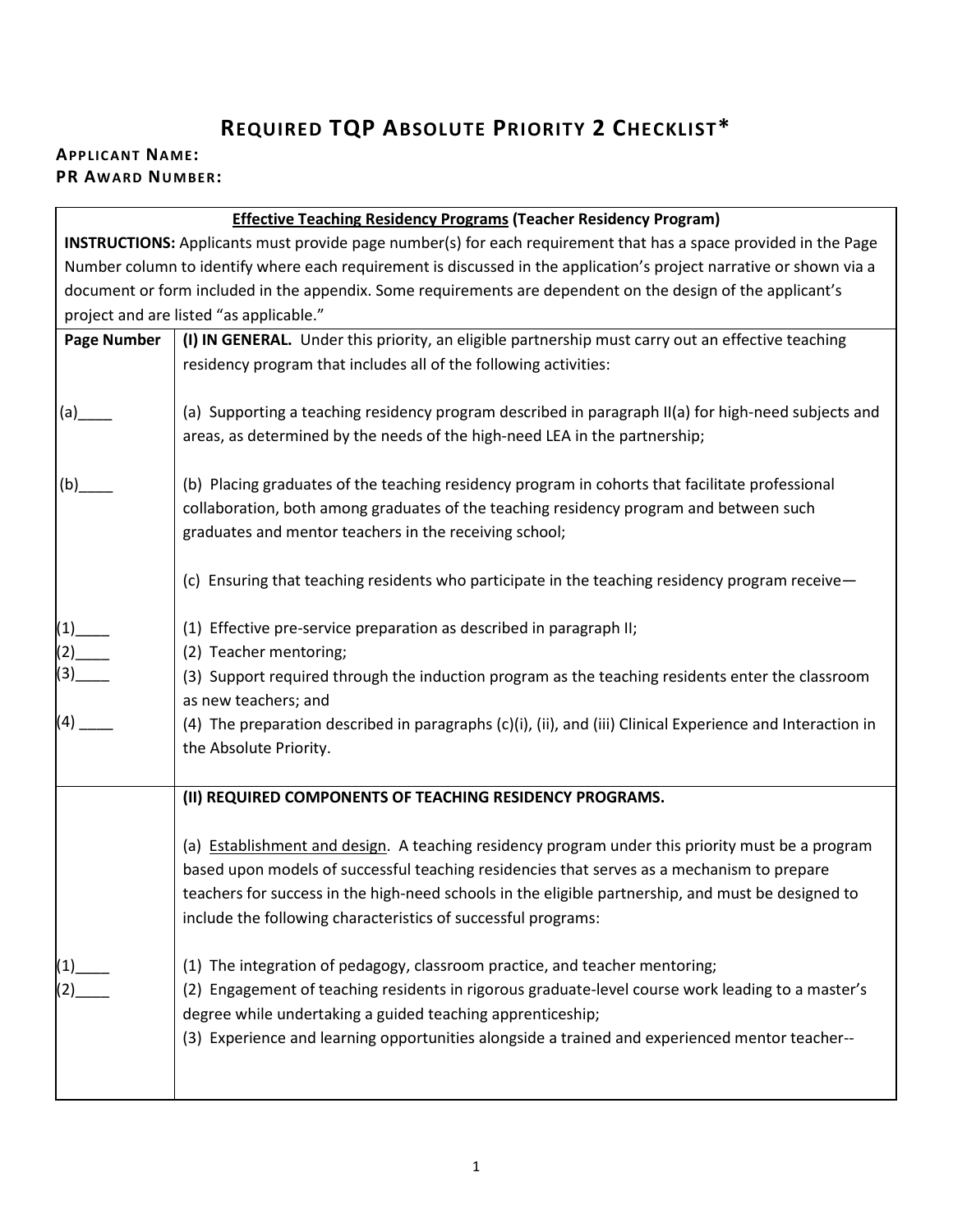| (i)             | (i) Whose teaching must complement the residency program so that classroom clinical                                                                         |
|-----------------|-------------------------------------------------------------------------------------------------------------------------------------------------------------|
|                 | practice is tightly aligned with coursework;                                                                                                                |
|                 | (ii) Who must have extra responsibilities as a teacher leader of the teaching residency                                                                     |
| (ii)            | program, as a mentor for residents, and as a teacher coach during the induction program for                                                                 |
|                 | new teachers; and for establishing, within the program, a learning community in which all                                                                   |
|                 | individuals are expected to continually improve their capacity to advance student learning;                                                                 |
|                 | and                                                                                                                                                         |
|                 | (iii) Who may be relieved from teaching duties as a result of such additional responsibilities;                                                             |
| (iii)           |                                                                                                                                                             |
|                 | (4) The establishment of clear criteria for the selection of mentor teachers based on measures of                                                           |
|                 | teacher effectiveness and the appropriate subject area knowledge. Evaluation of teacher                                                                     |
|                 | effectiveness must be based on, but not limited to, observations of the following--                                                                         |
|                 | (i) Planning and preparation, including demonstrated knowledge of content, pedagogy, and                                                                    |
| (i)             | assessment, including the use of formative and diagnostic assessments to improve student                                                                    |
|                 | learning;                                                                                                                                                   |
|                 | (ii) Appropriate instruction that engages students with different learning styles;                                                                          |
| (ii)            | (iii) Collaboration with colleagues to improve instruction;                                                                                                 |
|                 | (iv) Analysis of gains in student learning, based on multiple measures that are valid and                                                                   |
| (iv)            | reliable and that, when feasible, may include valid, reliable, and objective measures of the                                                                |
|                 | influence of teachers on the rate of student academic progress; and                                                                                         |
|                 | (v) In the case of mentor candidates who will be mentoring new or prospective literacy and                                                                  |
|                 | mathematics coaches or instructors, appropriate skills in the essential components of                                                                       |
| (as applicable) | reading instruction, teacher training in literacy instructional strategies across core subject                                                              |
|                 | areas, and teacher training in mathematics instructional strategies, as appropriate;                                                                        |
|                 |                                                                                                                                                             |
| (5)             | (5) Grouping of teaching residents in cohorts to facilitate professional collaboration among such                                                           |
|                 | residents;                                                                                                                                                  |
|                 |                                                                                                                                                             |
|                 | (6) The development of admissions goals and priorities--<br>(i) That are aligned with the hiring objectives of the LEA partnering with the program, as well |
| (i)             |                                                                                                                                                             |
|                 | as the instructional initiatives and curriculum of such agency, in exchange for a commitment                                                                |
|                 | by such agency to hire qualified graduates from the teaching residency program; and                                                                         |
| (ii)            | (ii) Which may include consideration of applicants that reflect the communities in which                                                                    |
| (as applicable) | they will teach as well as consideration of individuals from underrepresented populations in<br>the teaching profession, as applicable                      |
|                 | (7) Support for residents, once the teaching residents are hired as teachers of record, through an                                                          |
| (7)             | induction program, professional development, and networking opportunities to support the                                                                    |
|                 | residents through not less than the residents' first two years of teaching.                                                                                 |
|                 |                                                                                                                                                             |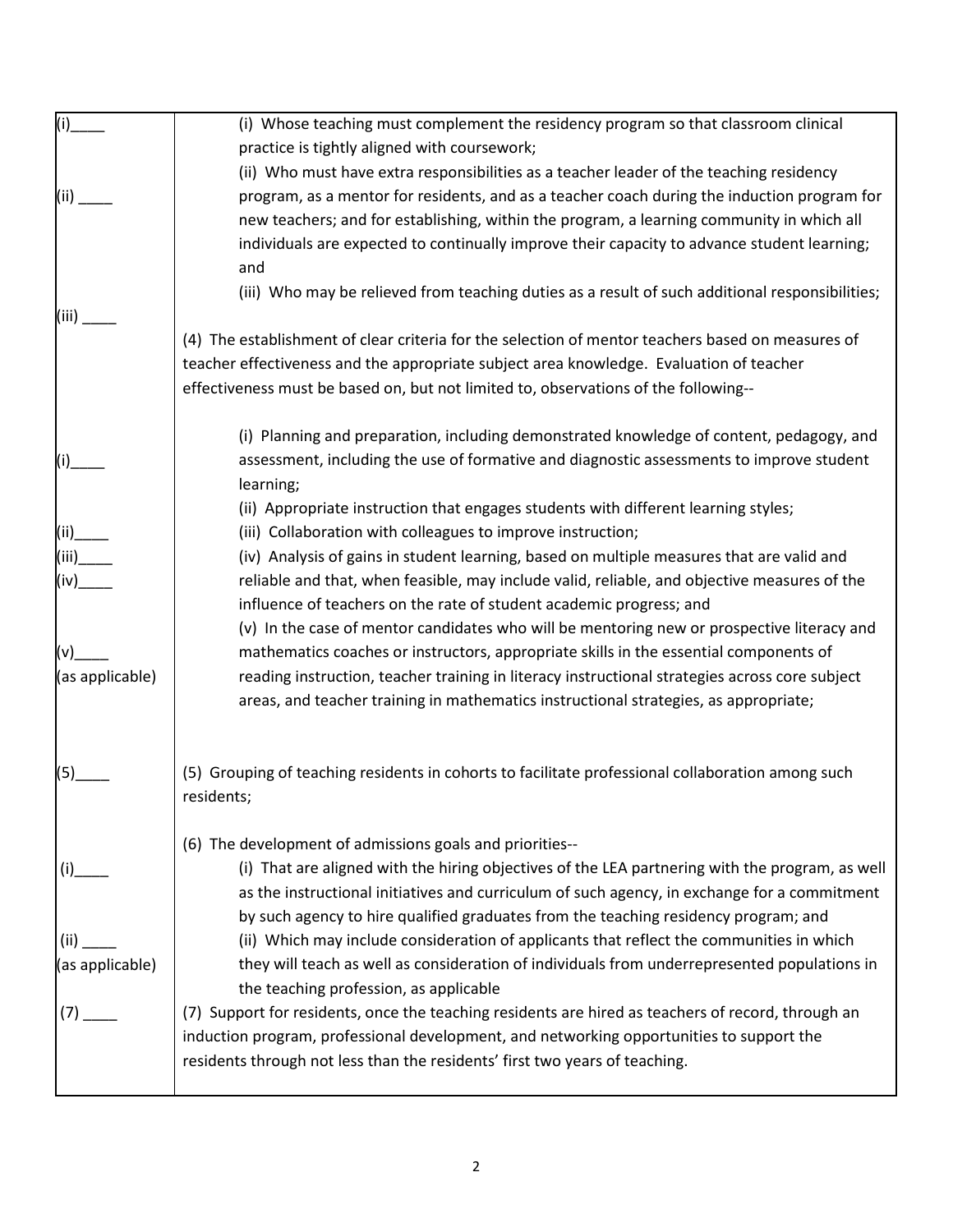|                 | (b) Selection of individuals as teaching residents.                                                                       |
|-----------------|---------------------------------------------------------------------------------------------------------------------------|
|                 | (1) Eligible Individual. In order to be eligible to be a teaching resident in a teaching residency                        |
|                 | program under this priority, an individual must--                                                                         |
|                 | (i) Be a recent graduate of a four-year institution of higher education or a mid-career                                   |
|                 | professional from outside the field of education possessing strong content knowledge or a                                 |
|                 | record of professional accomplishment; and                                                                                |
|                 | (ii) Submit an application to the teaching residency program.                                                             |
|                 | (2) Selection Criteria for Participants. An eligible partnership carrying out a teaching residency                        |
|                 | program under this priority must establish criteria for the selection of eligible individuals to                          |
|                 | participate in the teaching residency program based on the following characteristics--                                    |
|                 | (i) Strong content knowledge or record of accomplishment in the field or subject area to be<br>taught;                    |
|                 | (ii) Strong verbal and written communication skills, which may be demonstrated by                                         |
|                 | performance on appropriate tests; and                                                                                     |
| (iii)           | (iii) Other attributes linked to effective teaching, which may be determined by interviews or                             |
| (as applicable) | performance assessments, as specified by the eligible partnership.                                                        |
|                 | (c) Stipends or salaries; applications; agreements; repayments.                                                           |
| $(1)$ __        | (1) Stipends or salaries. A teaching residency program under this priority must provide a one-year                        |
| (2)             | living stipend or salary to teaching residents during the teaching residency program;                                     |
|                 | (2) Applications for stipends or salaries. Each teacher residency candidate desiring a stipend or                         |
|                 | salary during the period of residency must submit an application to the eligible partnership at such                      |
|                 | time, and containing such information and assurances, as the eligible partnership may require;                            |
|                 | (3) Agreements to serve. Each application submitted under paragraph (c)(2) of this priority must                          |
|                 | contain or be accompanied by an agreement that the applicant will-                                                        |
|                 | (i) Serve as a full-time teacher for a total of not less than three academic years immediately                            |
|                 | after successfully completing the teaching residency program;                                                             |
| (ii)            | (ii) Fulfill the requirement under paragraph $(c)(3)(i)$ of this priority by teaching in a high-need                      |
|                 | school served by the high-need LEA in the eligible partnership and teach a subject or area                                |
|                 | that is designated as high-need by the partnership;                                                                       |
| (iii)           | (iii) Provide to the eligible partnership a certificate, from the chief administrative officer of                         |
|                 | the LEA in which the resident is employed, of the employment required under paragraph                                     |
|                 | (c)(3)(i) and (ii) of this priority at the beginning of, and upon completion of, each year or<br>partial year of service; |
| (iv)            | (iv) Meet the applicable State certification and licensure requirements, including any                                    |
|                 | requirements for certification obtained through alternative routes to certification, or, with                             |
|                 | regard to special education teachers, the qualifications described in section 612(a)(14)(C) of                            |
|                 | the IDEA, when the applicant begins to fulfill the service obligation under this provision; and                           |
|                 |                                                                                                                           |